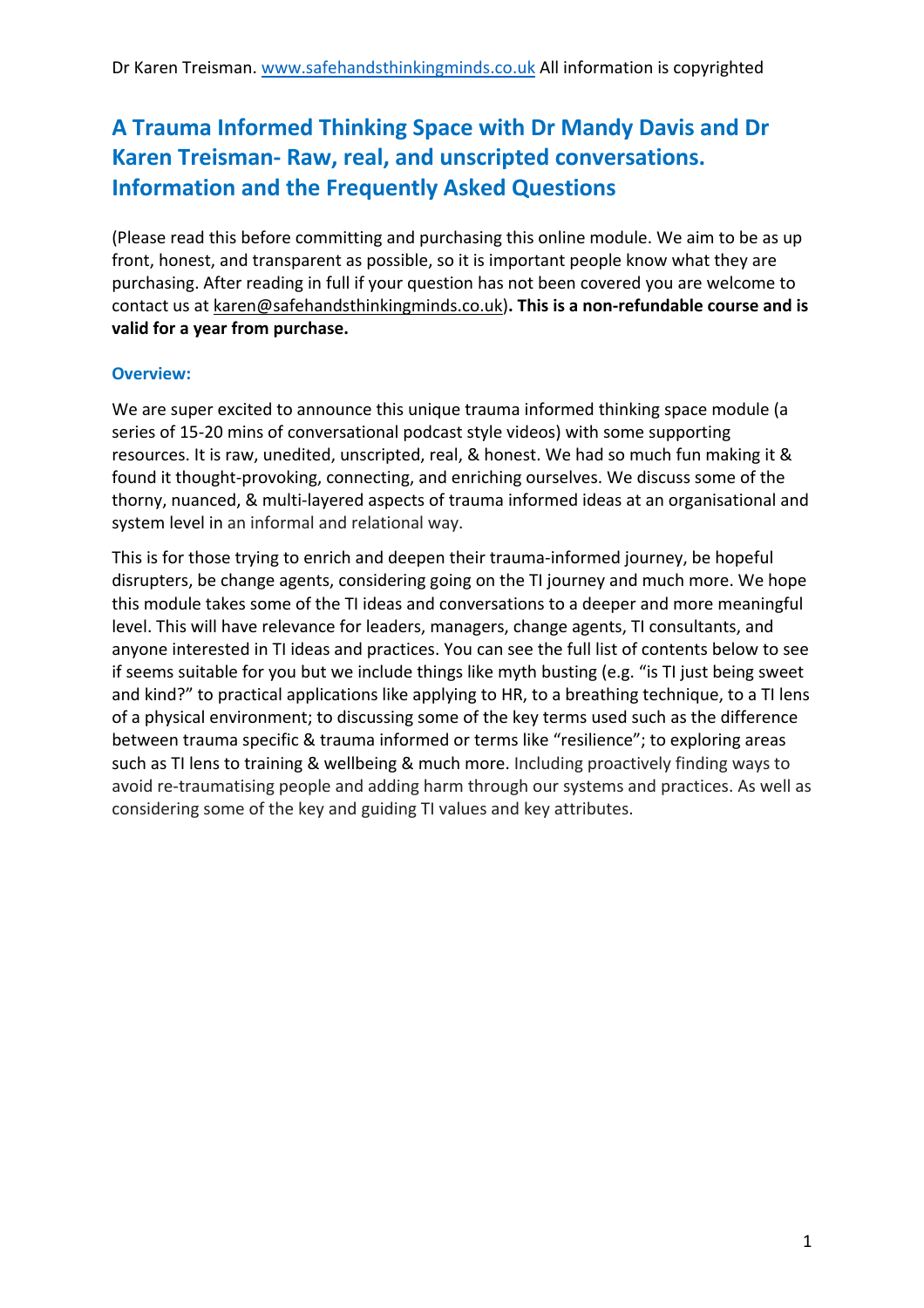**Our aims for this module are as follows:**

| <b>AIMS, INTENTIONS, AND HOPES</b>                    |                                                                                                                         |                                             |                                                                                            |
|-------------------------------------------------------|-------------------------------------------------------------------------------------------------------------------------|---------------------------------------------|--------------------------------------------------------------------------------------------|
| To create a thinking and<br>reflecting space          | To contribute to people<br>having a community and<br>collective care- a home-<br>a sense of connection<br>and belonging | To create a space which<br>models the model | To discuss some real-<br>world applications-<br>much more than theory<br>or textbook words |
| To discuss the thorny and<br>tricky bits of TI        | To embed, layer, and<br>take some of the TI<br>ideas to the next level                                                  | To play with ideas and<br>concepts          | To discuss TI ideas in a<br>meaningful and multi-<br>layered way                           |
| To inspire, energize,<br>plant seeds, and<br>validate |                                                                                                                         |                                             |                                                                                            |

The below will describe what is covered so that you can decide if suits what you are looking for.

# **What is covered in this introduction module? What is the content?**

#### *Part 1- Welcome, hello, introductions, and some ways to optimise the module*

- Welcome and introductions to this space and to Karen and Mandy- 15 mins **video.**
- How to approach this module to optimise its learning and impact- including some aims and intentions- 13 mins **video.**
- 3 handouts- 1) Some of our aims and intentions for this module, 2) Take what you need tokens, 3) Reflect on your thoughts and take home/forward messages handout.

#### *Part 2- The language and terms we use in "Trauma informed" spaces- playing and reflecting on words and the nuances within them*

- The nuances around the term "trauma", introduction to different types of traumas, and some of our reflections around when organisations ask can you please come and talk to us about trauma- 16 mins **video.**
- Different types of trauma/ different terms around trauma/ questions to consider when have this request. **Handouts.**
- Exploring some of the complexities and tapestries around the terms and intentions of "trauma informed" vs "trauma specific"- 15 mins **video.**
- Exploring what do we call it, including trauma informed care/practice/ approach and more; but also, should we use the term "trauma" itself- 20 mins **video.**
- Thinking space around language- A spotlight on the terms- "Resilience", "Empowerment", "Survivor and Victim"- 17 mins **video.**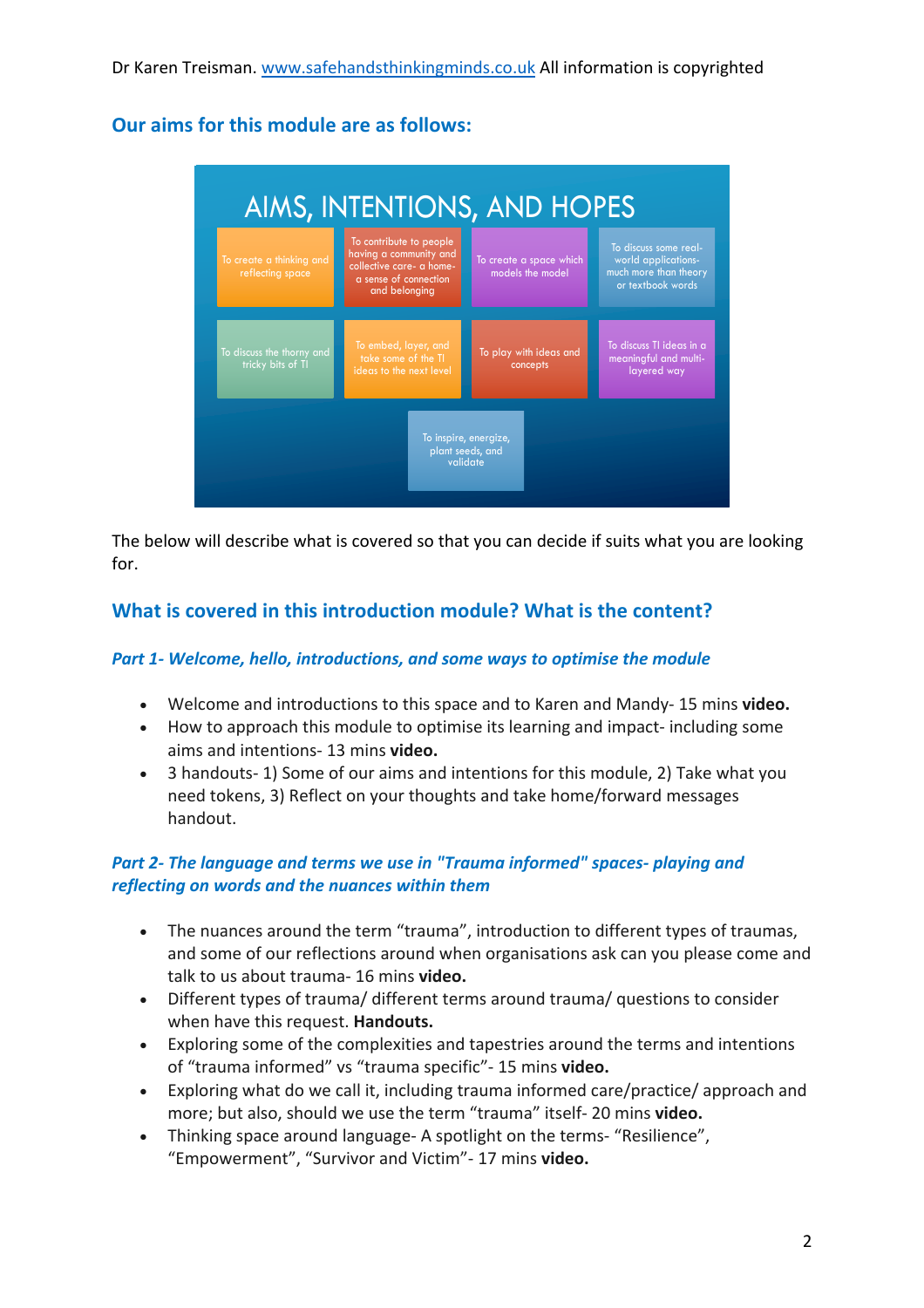- Some more terms and concepts- "Healing", "hope", "forgiveness", and "growth" **video- 17 mins.**
- ACES- Exploring the term and word used **video.**

#### *Part 3- Exploring and thinking about the guiding values and 4 R's of trauma informed practice- Realise, recognise, respond and resist*

- An introduction to the 4 R's- What are they? Why they might be important? Are they helpful? Some differences within them? And an introduction to the first R- Realise-16 mins **video.**
- Exploring and talking about the Second R- Recognize- 20 mins **video.**
- Exploring and talking about the third R- Respond- 18 mins **video.**
- Exploring and talking about the Fourth R- Resist- 26 mins **video.**
- Overview of some of the values of trauma-informed practice and why they can be useful and anchoring- 26 mins **video.**
- Handout- four R's and some of the TI values- taken from Dr Treisman's A Treasure Box for Trauma Informed Organization Book
- We had a lot of fun making this module and wanted to share 2 blooper videos to make you laugh.

## *Part 4- Stepping stones and key implementation ingredients of TI practice (Training, readiness, wellbeing, and more)*

- Universal precautions- Why is TI for everyone? Who is it beneficial for? How do we avoid othering and acknowledging that we don't have emotional x-rays? - 17 mins **video.**
- Thinking about some of the factors and aspects to be mindful of around readiness to go on the TI journey as an organisation (25 mins **video.**)
- Thinking space around training, workshops and learning spaces- 20 mins **video. (Including a handout)**
- Thinking about staff and workforce wellness and wellbeing (this is expanded in some of our myths section further on too)- 19 mins **video.**
- A spotlight on supervision and thinking spaces- 20 mins **video.**
- A spotlight on cultural humility and DEI-20 mins **video.**

#### *Part 5- The application of the TI values and principles in a real-world example (The so what videos):*

- Real world applications- Mandy gives an example of hiring and recruitment- 6 mins **video.**
- Real world applications- Karen gives an example of physical environment- 15 mins **video.**
- Real world applications- Mandy gives an example of applying the values of TI to using a punching bag- 9 mins **video.**
- Real world applications- Karen gives an example of hand thinking (TI lens) (A "calming, grounding, soothing technique- you are the strategy- 10 mins **video.**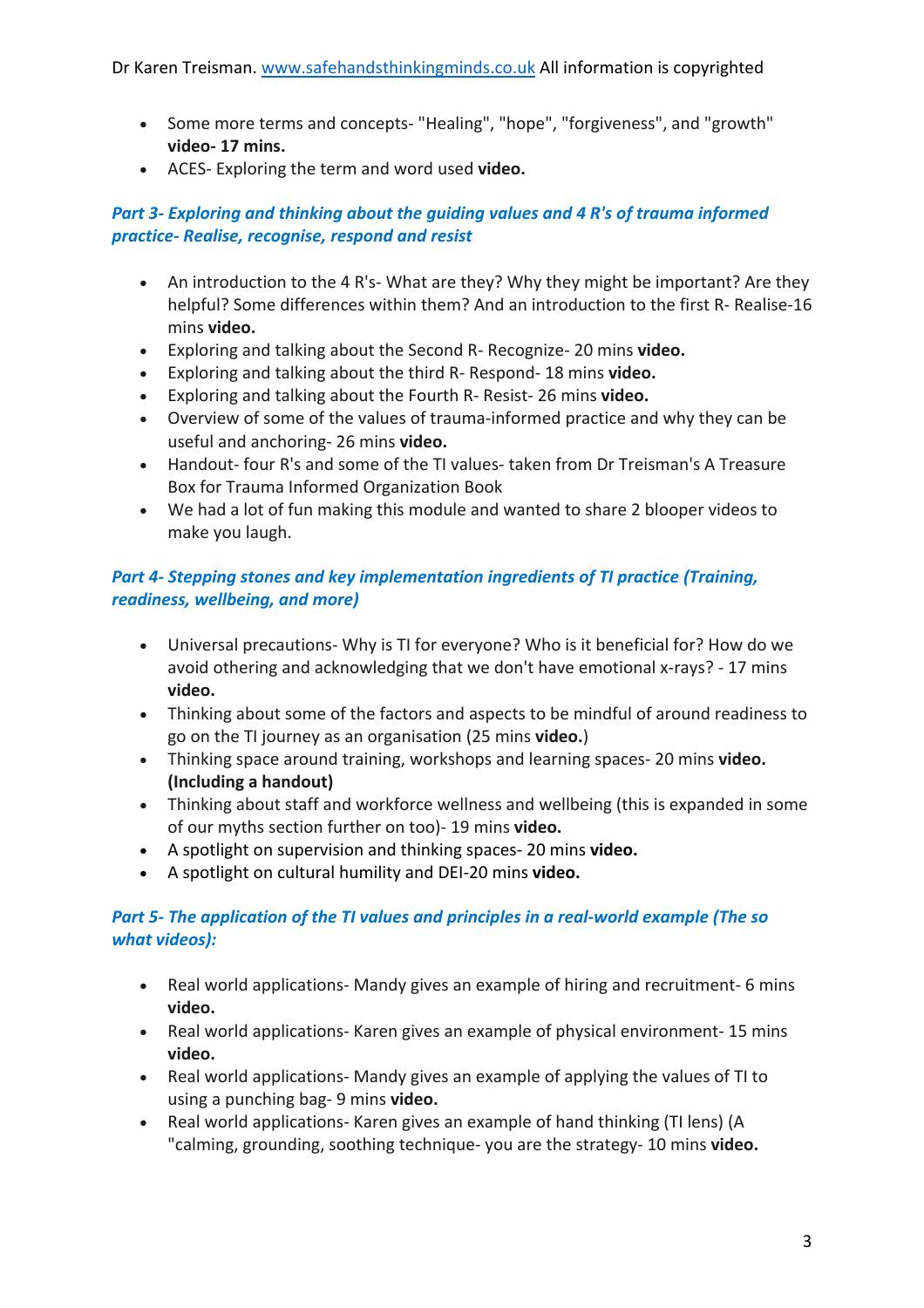• Real world applications- Karen gives an example of team check-ins from a trauma lens **(handout on check-ins attached here)-** 20 mins **video.**

#### *Part 6- Myths and dilemmas- common questions and thorny bits*

- Is trauma informed just about being sweet and nice? 18 mins **video.**
- Can everything be triggering? I am worried to do or say anything now! 20 mins **video.**
- Myth- Do I need to be whole, well, and happy to do this work? -16 mins **video.**
- •

*Part 7- Thank you, goodbyes, and next steps. 3 min video and next steps*

## **What do I get for my money?**

- You get over 430 minutes/ 7 hours (broken down into 5-26 min podcast style conversations) of unique video footage presented by Dr Karen Treisman and Dr Mandy Davis. This does not include the time added for reflection, interactive activities, discussion, and further reading etc. This material is available for 1 year after purchase so you can re-visit it numerous times.
- You get some printable resources and some infographics.

# **How much is the module for an individual, teams, and organisations and how can I pay?**

The module is priced at £69.99/ about \$87 (That is less than £10 an hour). Payment takes just a few minutes and is made on the platform via PayPal or stripe using a card. This means direct debit or credit card can be used. For groups of over 10, an invoice payment can be arranged. Teams or organisations can make bulk orders and can receive a discount (this includes being able to roll out to all employees or play at team meetings/ conferences etc. You are welcome to contact karen@safehandsthinkingminds.co.uk to discuss numbers and prices.

# **What is the learning method and how accessible is it? Do I need to watch it all in one go?**

Nope absolutely not. It is presented in bite size segments ranging from 5 minutes to 30 minutes. This is purposely done to allow for people to dip in and dip out and to watch it in whichever way suits their learning style and the situation in which they are in. It is also intended that people pause, practice the exercises, reflect on them, discuss, and so forth. People may want to revisit and repeat them as well. This is also done in smaller sections to optimise people's engagement, concentration, and attention; and to encourage people to move around, take brain breaks, practice the regulating activities etc. There is also a video clip near the beginning of the module about different ways of optimising and absorbing the material.

## **How long can I access the material for?**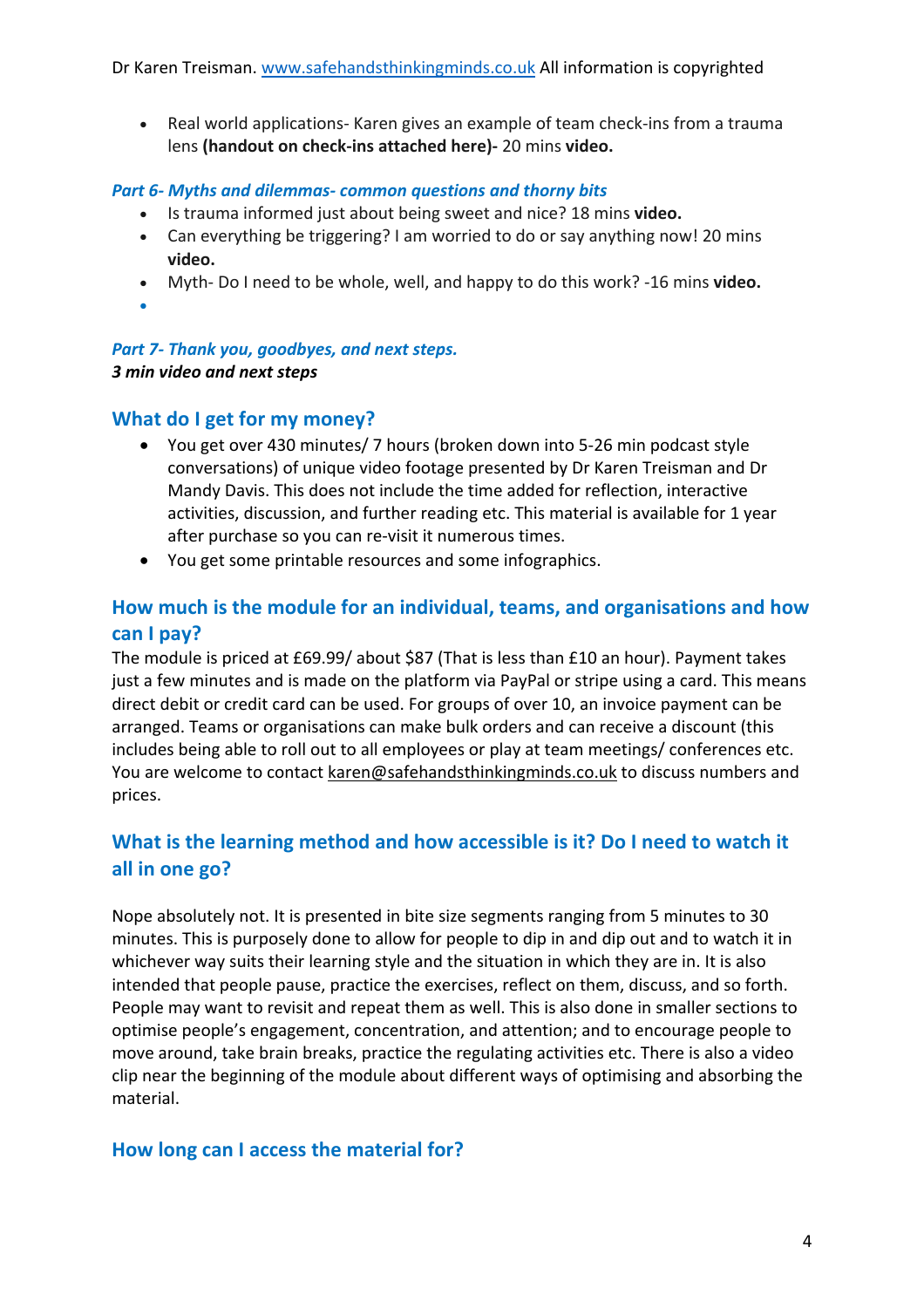From when you purchase the module it is accessible for you for 12 months. You can dip in and out and watch it as many times as you like in that 12-month period.

## **Do you offer consultations or advice for teams or individuals about this topic?**

Absolutely, depending on our capacity and availability, we offer one-to-one or team spaces to discuss the nuts and bolts of your specific situation. We also offer FAQ or thinking spaces for those to reflect and embed learning after engaging in the module. Please email karen@safehandsthinkingminds.co.uk

We also are hoping to work on lots of projects together and are so motivated by what is most useful- so please do pop us wish list, requests, and suggestions.

## **Why does some of the footage not seem studio ready? What is the platform like that I will use?**

Please note these modules are being created in a real and down to earth way in the context of the pandemic. Every effort has been made to make them useful and interesting, but like this topic, it is real world and flexible. They are intentionally raw and unedited.

The platform is thinkific. It was selected as it is easy-to-use and accessible. Feedback on previous modules has been very positive. They also have a great customer support and online trouble-shooting support if needed. Please when using the platform ensure that you input your details correctly and keep them somewhere safe. This includes selecting an email address you can access from home and work.

## **About the creators, who are they? Dr Mandy Davis:**

Dr. Mandy Davis, LCSW, PhD is an American licensed clinical social worker and holds a doctorate in Social Work and Social Research. Mandy's clinical work began in the early 90's working with those experiencing domestic and sexual violence and the impact of this across the lifespan. This work included individual, and group based therapeutic services with children, adolescents, and their families. While doing this work Mandy became interested in the policies and procedures in our systems and organizations that either promote or hinder healing. Mandy worked to establish school-based health centers and coordinated response teams across systems such as housing, judicial, educational, health, and basic need providers. Mandy has also worked in judicial, correctional, and residential settings. Mandy's work with those who have experienced violence and harm and the organizations who are supposed to provide support led her to trauma informed practices as it emerged over the last decade. Her work is done nationally and internally through her role as a Director of Trauma Informed Oregon, an externally funded project dedicated to trauma informed practices, Social Work Professor of Practice, as a researcher, and independent consultant. Mandy continues to write about and develop tools for organizations to use to advance their trauma informed efforts. Mandy's current interests are in measuring trauma informed care at the organizational level, workforce wellness and retention, the intersections of diversityequity-inclusion and trauma informed care, using trauma informed practices to build resilience communities in response to climate change, and policy related work to promote and support trauma informed practices. Current work is across sectors and includes but is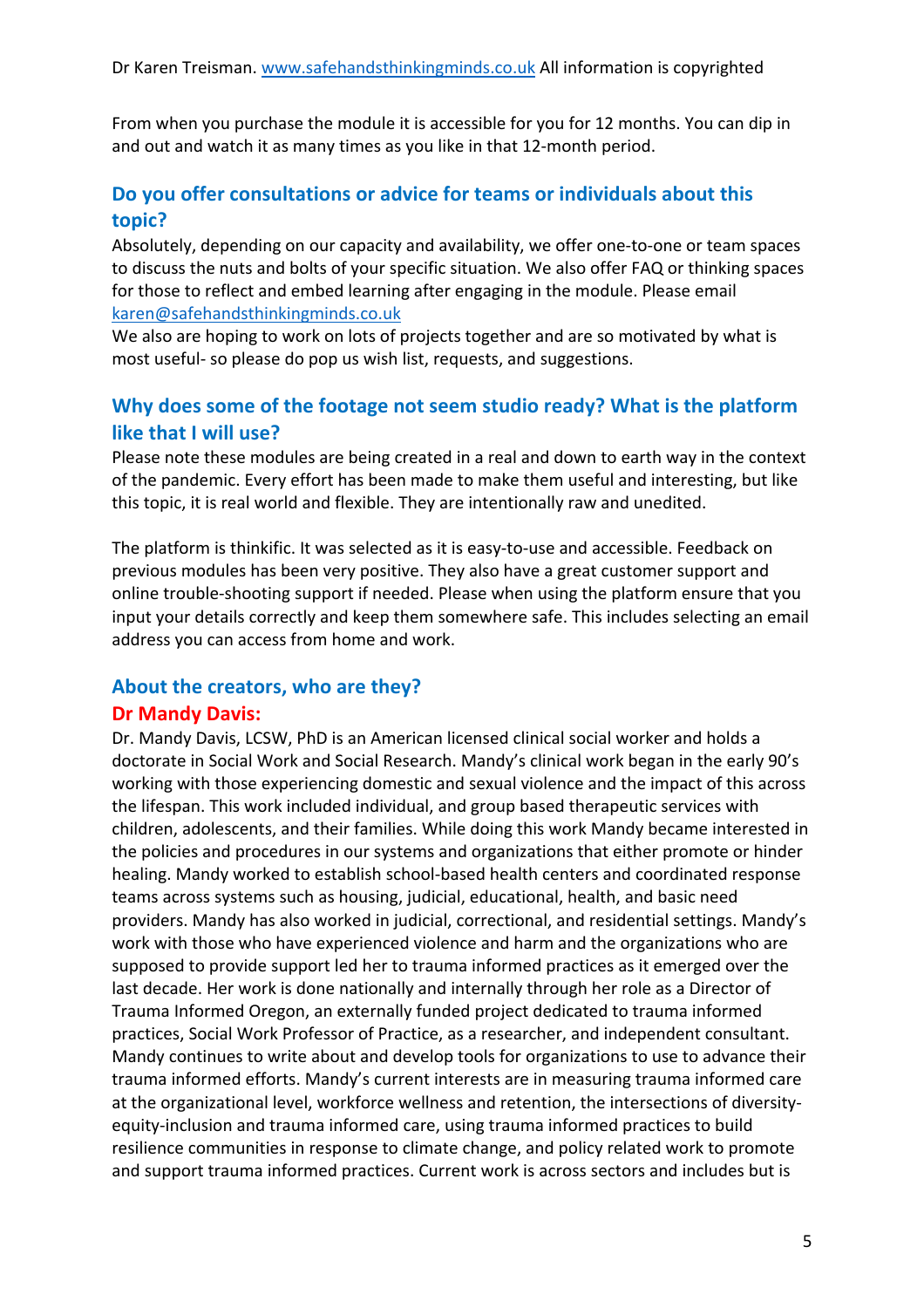not limited to schools, universities, park service workers, environmentalists, counselors, advocates, and policy makers. Mandy is a board member of the Campaign for Trauma Informed Policy and Practice, the International Transformational Resilience Coalition, and Racies de Bienstar. Mandy has served on multiple advisory groups and provides educational testimony to state legislators and federal policy makers.

I believe in being a lifelong learner and staying curious and informed of what is working across the globe to keep the work relevant, responsive, and evolving. I value that healing and flourishing can come from many places and spaces and often involves a weaving of tangible needs with connections and time. Often this process is disrupted as a result of agency or system policies and procedures. I am passionate about TIC because it focuses on removing barriers that cause harm or prevent healing and it invites everyone to find a place in this work. Beyond my work I spend time with my family playing games of all sorts. I also love to curl up with a book or sit in silence staring at the ocean (really any water). I also greatly appreciate other people's cooking.

# **Dr Karen Treisman:**

Dr Karen Treisman, MBE, is an award winning Highly Specialist Clinical Psychologist, organizational consultant, and trauma specialist who has worked in the National Health System and children's social services for several years. Karen has also worked cross-culturally in both Africa and Asia with groups ranging from former child soldiers, asylum-seeking young people, to those living with HIIV/AIDS, and to survivors of the Rwandan Genocide. She also is the bestselling Author of 11 books/ workbooks, including, "The therapeutic treasure box", and of 5 sets of therapeutic card decks (trauma/ strengths/ feelings and sentence completion/ parenting patchwork/ regulating, grounding and soothing/ trauma and stress). (Check out Karen's amazon page sharing all of her

#### resources- **https://www.amazon.co.uk/stores/page/BD57A40E-2602-44B5-A3A8- F72EA04950C4**

Karen has extensive experience in the areas of trauma, parenting, adversity, child protection, fostering, and attachment, and works clinically using a range of therapeutic approaches with families, systems, and children in or on the edge of care, unaccompanied asylum-seeking young people, and adopted children. As well as being a supervisor, reflective practice facilitator, and trainer.

Karen also specialises and spends more of her time now supporting teams, organisations, and systems to move towards becoming, and to sustain adversity, culturally and, trauma-informed, infused, and responsive practice (at a language, policy, culture, and practice level); and is an organisational consultant to numerous organizations around the world including numerous social services, health services, schools, nursery schools, the police, prisons, charities, residential homes, nursing homes, churches, and many many more. This work focuses on creating meaningful and multi-layered cultural and paradigm shift across whole systems. This was the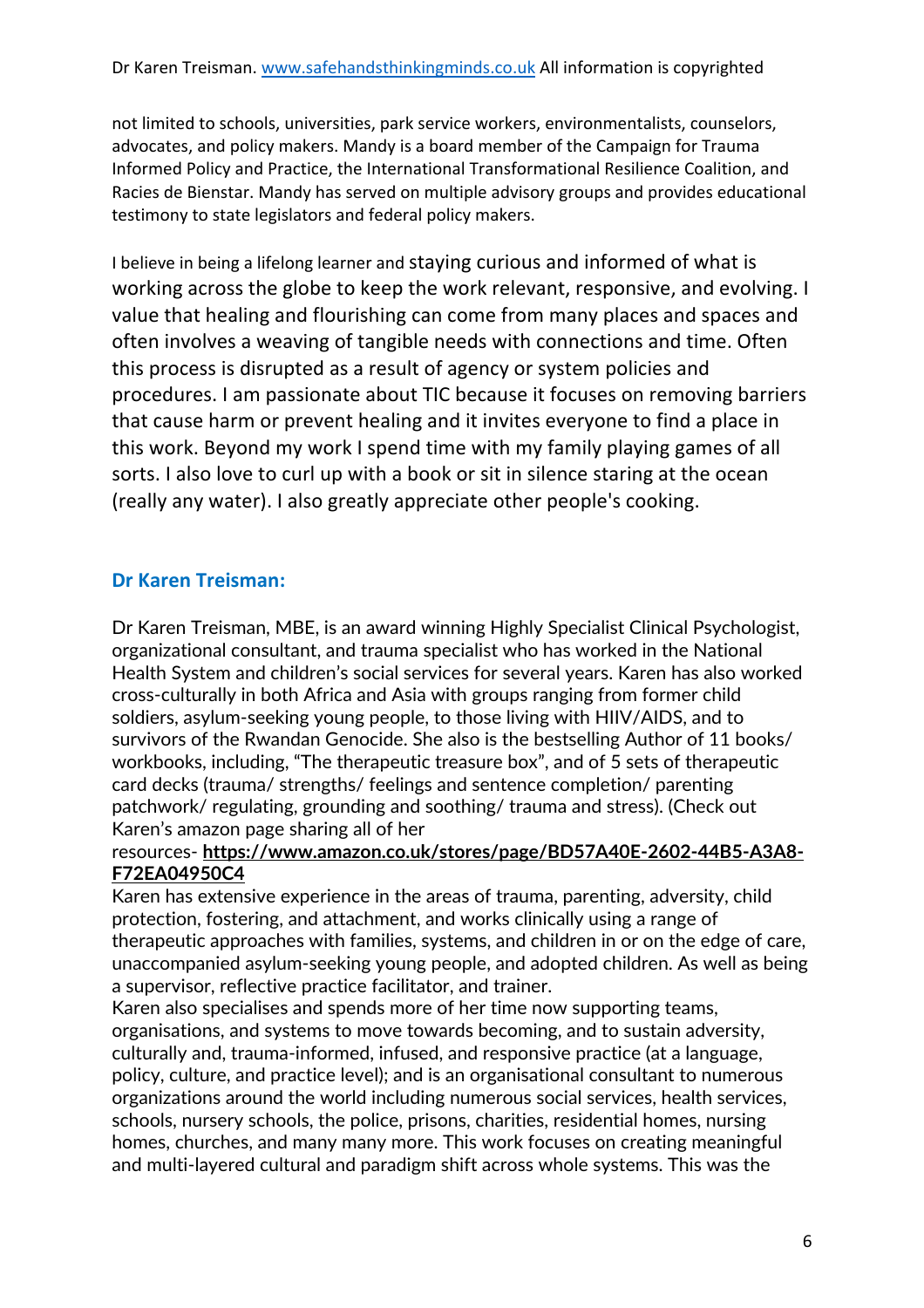focus of Dr Treisman's Winston Churchill Fellowship Award where Karen visited several places in the USA to further study whole system and organisational approaches to trauma-informed and trauma-responsive care and this topic is the focus of Dr Treisman's bestselling books (2 volumes) entitled "*A Treasure Box for Creating Trauma-Informed Organizations: A Ready-to-Use Resource For Trauma, Adversity, and Culturally Informed, Infused and Responsive Systems"*

In addition to holding a doctorate in Clinical Psychology, Karen has undergone a range of specialist training courses including in EMDR, Narrative Therapy, Narrative Exposure Therapy, Court work, Trauma-focused CBT, Dyadic Developmental Psychotherapy, Video Interaction Guidance, Sensory Approaches, Theraplay, amongst others.

Karen previously worked in both Milton Keynes's and Kensington and Chelsea's Children in care and fostering services, and within the National Implementation Service for evidence-based interventions for "Looked after children, children on the edge of care, and children in custody" at the Michael Rutter Centre in the Maudsley Hospital; and as Clinical Lead for a court assessment and intensive intervention team for children on the edge of care and in proceedings in Islington.

Karen is an external consultant, trainer, speaker, and assessor to a variety of UK and International Local Authorities/child welfare, health care teams, schools, nurseries, charities, and organisations including Barnardos, PAC-UK, AdoptionPlus, BAAT, Pause, Action Trauma, Candle Trust, Grandparents Plus, and the Fostering Network. Karen is also an expert witness and regularly undergoes a variety of assessments for court.

Additionally, Karen is also an associate editor for the Journal of Child and Adolescent Trauma and a reviewer for the Journal of Adoption and Fostering; and for several book publishers.

Karen was also awarded the 2018 Psychology Professional of the Year Award for Excellence in Attachment and Trauma; and Youth Psychology Professional of the Year 2020. Karen was awarded an MBE for outstanding services for children and is on the Queens 2020 Honours list.

Karen regularly attends and presents at local, national, and international trauma, parenting, and attachment conferences (See the events tab on this website). Karen is also a TEDx speaker on the power of relationships and viewing behaviour as communication.

Karen is the author of 11 books including "Working with children and adolescents who have experienced relational and developmental trauma" (Routledge, 2016); and the best-selling book- "A Therapeutic Treasure Box for Working with Children and Adolescents with Developmental Trauma: Creative techniques and activities". Karen is also the author of the "*A Treasure Box for Creating Trauma-Informed Organizations: A Ready-to-Use Resource For Trauma, Adversity, and Culturally Informed, Infused and Responsive Systems".* 

Karen is also the designer of "A Therapeutic Treasure Deck: Sentence-completion and Feelings Cards" and "A Therapeutic Treasure Deck: Grounding, Regulating, Coping, and Soothing Cards"; the Parenting Patchwork cards; *the therapeutic treasure deck of strengths cards, and a card deck focusing on trauma, stress, and survival modes.* Karen is also the designer of Neon the Ninja toy and workbook; Gilly the Giraffe (Self-esteem & confidence), Cleo the Croc (Children who have been hurt and